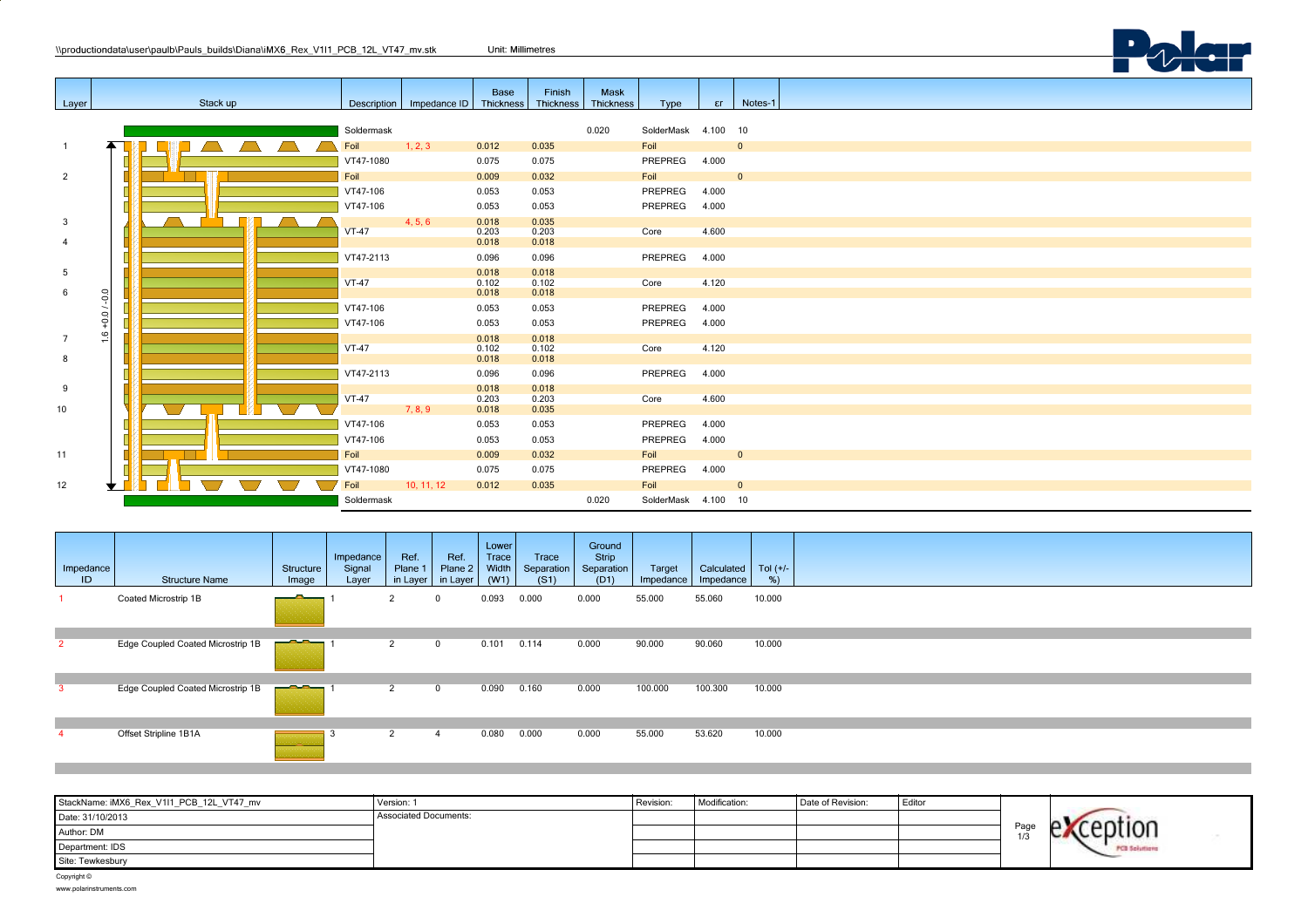| Impedance<br>ID. | <b>Structure Name</b>              | Structure<br>Image | Impedance<br>Signal<br>Layer | Ref.<br>Plane 1<br>in Layer | Ref.<br>Plane 2<br>in Layer | Lower<br>Trace<br>Width<br>(W1) | Trace<br>Separation<br>(S1) | Ground<br>Strip<br>Separation<br>(D1) | Target<br>Impedance | Calculated<br>Impedance | Tol $(+/-$<br>%) |  |  |  |  |
|------------------|------------------------------------|--------------------|------------------------------|-----------------------------|-----------------------------|---------------------------------|-----------------------------|---------------------------------------|---------------------|-------------------------|------------------|--|--|--|--|
| 5                | Edge Coupled Offset Stripline 1B1A |                    | 3                            | $\overline{2}$              |                             | 0.085                           | 0.115                       | 0.000                                 | 90.000              | 88.390                  | 10.000           |  |  |  |  |
| -6               | Edge Coupled Offset Stripline 1B1A | للمتنامذ           | 3                            | $\overline{2}$              | 4                           | 0.085                           | 0.195                       | 0.000                                 | 100.000             | 98.390                  | 10.000           |  |  |  |  |
|                  | Offset Stripline 1B1A              |                    | 10                           | 9                           | 11                          | 0.080                           | 0.000                       | 0.000                                 | 55.000              | 53.620                  | 10.000           |  |  |  |  |
| 8                | Edge Coupled Offset Stripline 1B1A |                    | 10                           | 9                           | 11                          | 0.085                           | 0.115                       | 0.000                                 | 90.000              | 88.390                  | 10.000           |  |  |  |  |
| -9               | Edge Coupled Offset Stripline 1B1A |                    | 10                           | 9                           | 11                          | 0.085                           | 0.195                       | 0.000                                 | 100.000             | 98.390                  | 10.000           |  |  |  |  |
| 10               | Coated Microstrip 1B               |                    | 12                           | 11                          | $\mathbf 0$                 | 0.093                           | 0.000                       | 0.000                                 | 55.000              | 55.060                  | 10.000           |  |  |  |  |
| 11               | Edge Coupled Coated Microstrip 1B  | ---                | 12                           | 11                          | $\mathbf 0$                 | 0.101                           | 0.114                       | 0.000                                 | 90.000              | 90.060                  | 10.000           |  |  |  |  |
| 12               | Edge Coupled Coated Microstrip 1B  | ---                | 12                           | 11                          | $\mathbf 0$                 | 0.090                           | 0.160                       | 0.000                                 | 100.000             | 100.300                 | 10.000           |  |  |  |  |

Polar

| Drill Image   1st Layer   2nd Layer |                |                | Drill Type           | Minimum Size   Fill Type   Filenames |      | Data |
|-------------------------------------|----------------|----------------|----------------------|--------------------------------------|------|------|
|                                     |                | 12             | Mechanical PTH 0.000 |                                      | None |      |
|                                     |                | $\overline{2}$ | Laser PTH            | 0.100                                | None |      |
|                                     | $\overline{2}$ | $\mathbf{3}$   | Laser PTH            | 0.100                                | None |      |
|                                     | 12             | 11             | Laser PTH            | 0.100                                | None |      |
|                                     | 11             | 10             | Laser PTH            | 0.100                                | None |      |

| StackName: iMX6_Rex_V1I1_PCB_12L_VT47_mv | Version:                     | Revision: | Modification: | Date of Revision: | Editor |             |  |
|------------------------------------------|------------------------------|-----------|---------------|-------------------|--------|-------------|--|
| Date: 31/10/2013                         | <b>Associated Documents:</b> |           |               |                   |        |             |  |
| Author: DM                               |                              |           |               |                   |        | Page<br>213 |  |
| Department: IDS                          |                              |           |               |                   |        |             |  |
| Site: Tewkesbury                         |                              |           |               |                   |        |             |  |